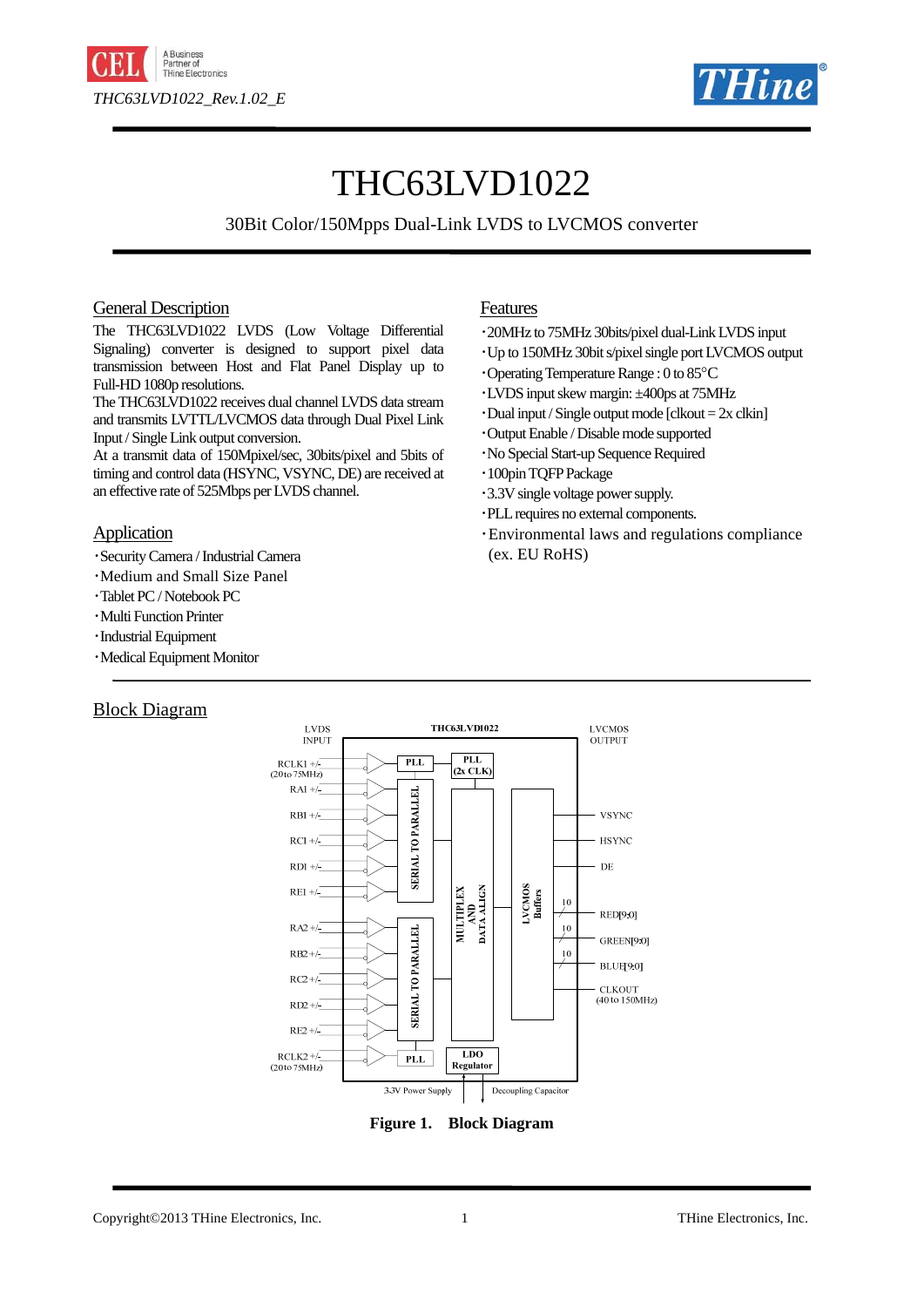



## Pin Diagram



#### **Figure 2. Pin Diagram**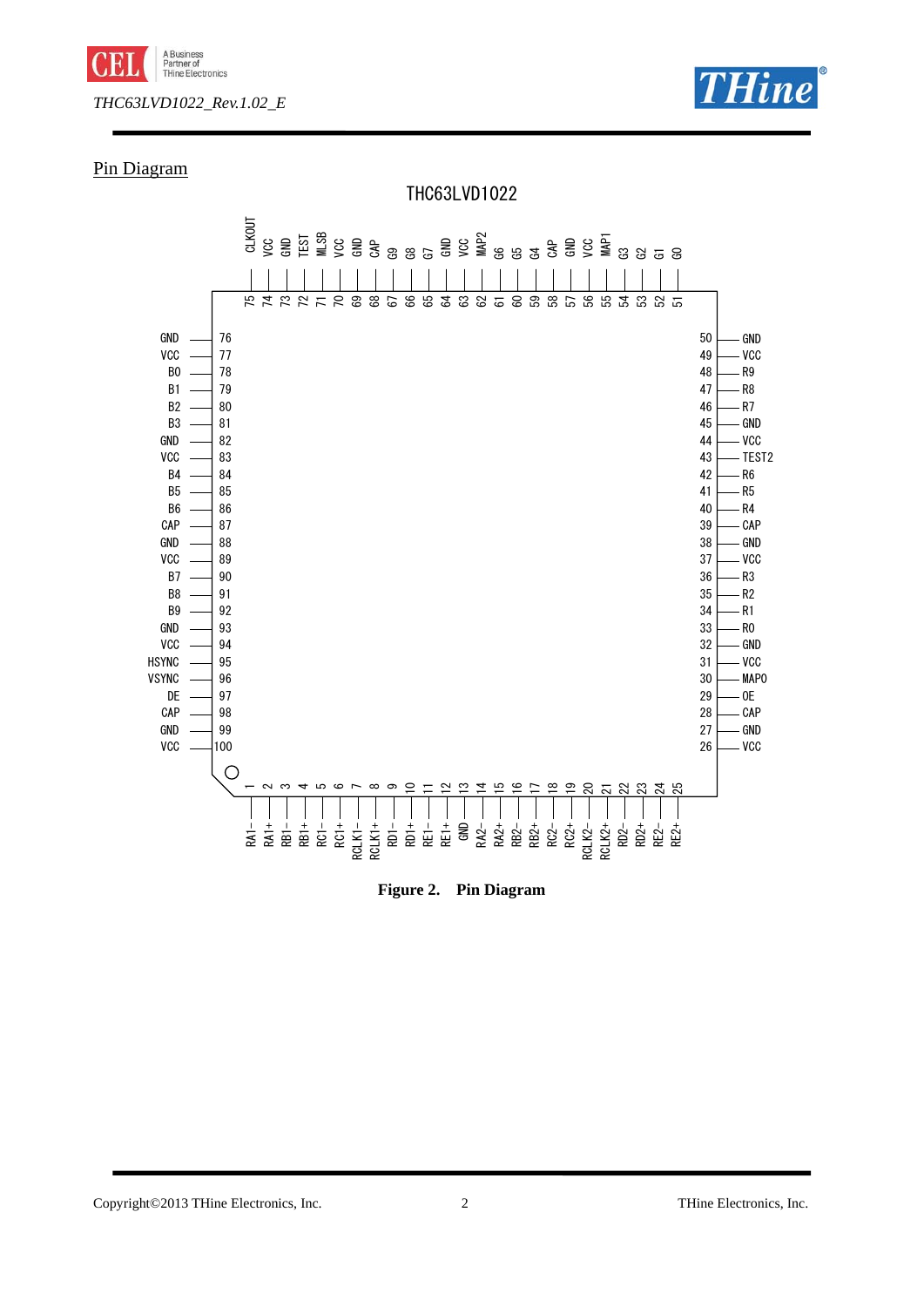

**Pin Description** 

| <b>Pin Name</b> | Pin#       | <b>Direction</b> | <b>Type</b>  | <b>Description</b> |                                                       |              |              |              |  |
|-----------------|------------|------------------|--------------|--------------------|-------------------------------------------------------|--------------|--------------|--------------|--|
| $RA1+, RA1-$    | 2, 1       |                  |              |                    |                                                       |              |              |              |  |
| $RB1+, RB1-$    | 4, 3       |                  |              |                    |                                                       |              |              |              |  |
| $RC1+, RC1-$    | 6, 5       |                  |              |                    | LVDS 1st Link Data In.                                |              |              |              |  |
| $RD1+, RD1-$    | 10, 9      |                  |              |                    |                                                       |              |              |              |  |
| $RE1+, RE1-$    | 12, 11     |                  |              |                    |                                                       |              |              |              |  |
| RCLK1+, RCLK1-  | 8, 7       |                  | <b>LVDS</b>  |                    | LVDS Clock Input for 1st Link.                        |              |              |              |  |
| RA2+, RA2-      | 15, 14     |                  |              |                    |                                                       |              |              |              |  |
| RB2+, RB2-      | 17, 16     |                  |              |                    |                                                       |              |              |              |  |
| $RC2+$ , $RC2-$ | 19, 18     |                  |              |                    | LVDS 2nd Link Data In.                                |              |              |              |  |
| RD2+, RD2-      | 23, 22     |                  |              |                    |                                                       |              |              |              |  |
| RE2+, RE2-      | 25, 24     |                  |              |                    |                                                       |              |              |              |  |
| RCLK2+,RCLK2-   | 21, 20     |                  |              |                    | LVDS Clock Input for 2nd Link.                        |              |              |              |  |
| TEST, TEST2     | 72, 43     |                  |              | Reserved           |                                                       |              |              |              |  |
|                 |            |                  |              |                    | L: Normal Operation                                   |              |              |              |  |
|                 |            |                  |              | (Table. 10)        |                                                       |              |              |              |  |
| <b>OE</b>       | 29         |                  |              |                    | <b>Output Enable</b>                                  |              |              |              |  |
|                 |            | Input            |              |                    | H: Normal Operation                                   |              |              |              |  |
|                 |            |                  |              |                    | L: Fix Output signals (Hold the previous logic value) |              |              |              |  |
| <b>MLSB</b>     | 71         |                  |              |                    | Output bit order selection                            |              |              |              |  |
|                 |            |                  |              |                    | $H: MSB = 9 / LSB = 0$                                |              |              |              |  |
|                 |            |                  |              |                    | L: $MSB = 0 / LSB = 9$                                |              |              |              |  |
| $MAP2 \sim 0$   | 62, 55, 30 |                  |              |                    | Output color mapping selection                        |              |              |              |  |
|                 |            |                  | <b>LVTTL</b> |                    |                                                       |              | RGB          |              |  |
|                 |            |                  |              |                    | MAP0:1:2                                              | Rch          | Gch          | Bch          |  |
|                 |            |                  |              |                    | $\rm HHH$                                             | ${\bf R}$    | $\mathbf G$  | $\, {\bf B}$ |  |
|                 |            |                  |              |                    | <b>HHL</b>                                            | ${\bf R}$    | $\bf{B}$     | $\mathbf G$  |  |
|                 |            |                  |              |                    | <b>HLH</b>                                            | B            | ${\bf R}$    | G            |  |
|                 |            |                  |              |                    | <b>HLL</b>                                            | $\bf{B}$     | G            | ${\bf R}$    |  |
|                 |            |                  |              |                    | <b>LHH</b>                                            | G            | $\mathbb{R}$ | B            |  |
|                 |            |                  |              |                    | <b>LHL</b>                                            | G            | $\bf{B}$     | $\mathbf R$  |  |
|                 |            |                  |              |                    | <b>LLH</b>                                            | $\mathbb{R}$ | G            | B            |  |
|                 |            |                  |              |                    | <b>LLL</b>                                            | ${\bf R}$    | G            | B            |  |

**Table 1. Pin Description**

**THine**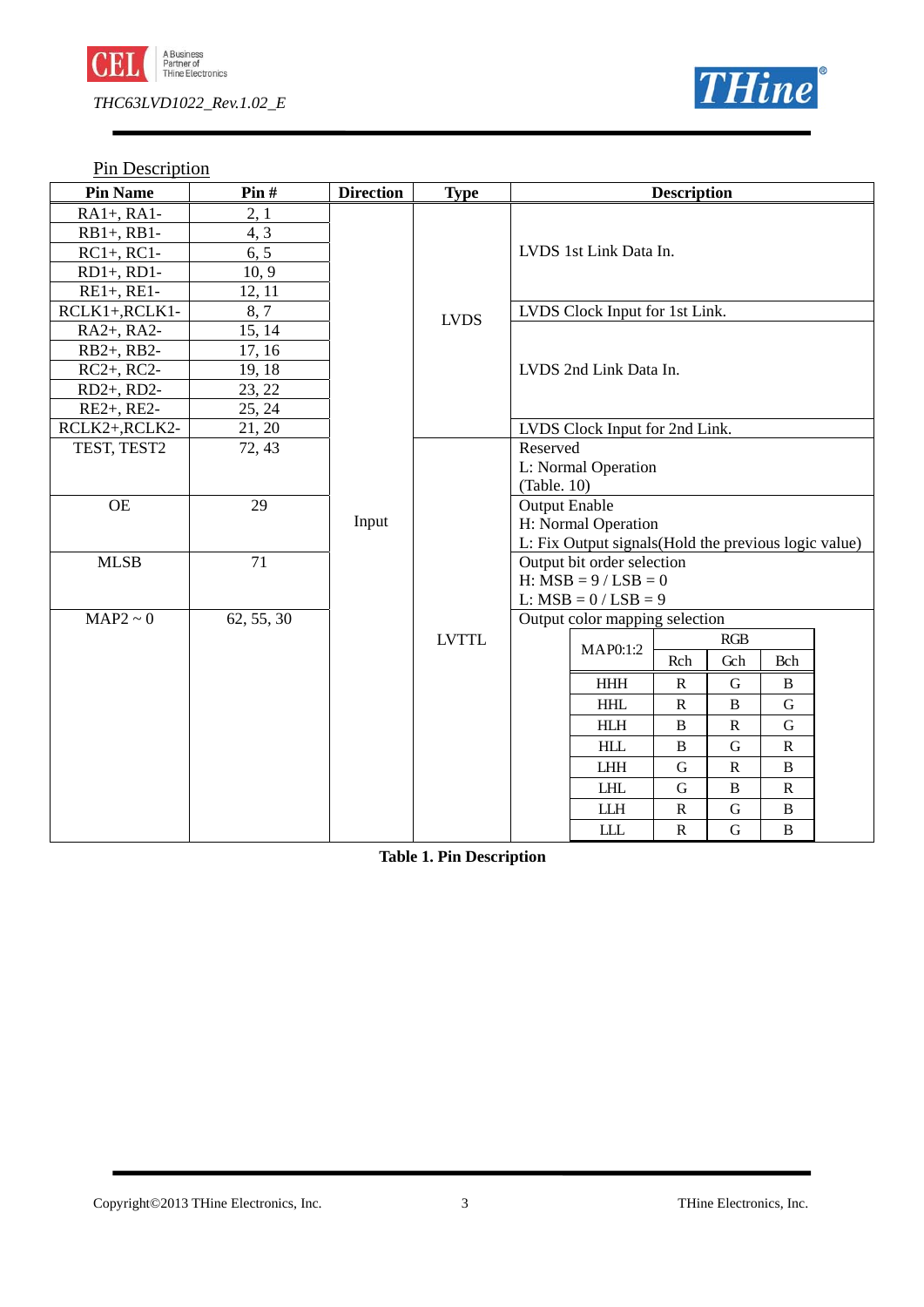



Pin Description (Continued)

| <b>Pin Name</b> | Pin#                | <b>Direction</b> | <b>Type</b>   | <b>Description</b>                            |  |
|-----------------|---------------------|------------------|---------------|-----------------------------------------------|--|
| DE              | 97                  |                  |               | Data Enable Output                            |  |
| <b>VSYNC</b>    | 96                  |                  |               | <b>Vsync Output</b>                           |  |
| <b>HSYNC</b>    | 95                  |                  |               | <b>Hsync Output</b>                           |  |
| $R9 \sim 0$     | 48, 47, 46, 42, 41, |                  |               | Pixel Data Output(Rch)                        |  |
|                 | 40, 36, 35, 34, 33  | Output           | <b>LVCMOS</b> |                                               |  |
| $G9 \sim 0$     | 67, 66, 65, 61, 60, |                  |               | Pixel Data Output(Gch)                        |  |
|                 | 59, 54, 53, 52, 51  |                  |               |                                               |  |
| $B9 \sim 0$     | 92, 91, 90, 86, 85, |                  |               | Pixel Data Output(Bch)                        |  |
|                 | 84, 81, 80, 79, 78  |                  |               |                                               |  |
| <b>CLKOUT</b>   | 75                  |                  |               | Clock Output                                  |  |
| <b>VCC</b>      | 26, 31, 37, 44, 49, |                  |               |                                               |  |
|                 | 56, 63, 70, 74, 77, |                  |               | Power Supply Pins                             |  |
|                 | 83, 89, 94, 100     |                  |               |                                               |  |
| <b>GND</b>      | 13, 27, 32, 38, 45, |                  |               |                                               |  |
|                 | 50, 57, 64, 69, 73, |                  |               | <b>Ground Pins</b>                            |  |
|                 | 76, 82, 88, 93, 99  |                  |               |                                               |  |
| CAP             | 28, 39, 58, 68, 87, |                  |               | Decoupling cap.                               |  |
|                 | 98                  |                  |               | External 0.1 uF or more capacitance required. |  |

**Table 2. Pin Description**

Copyright©2013 THine Electronics, Inc. 4 THine Electronics, Inc.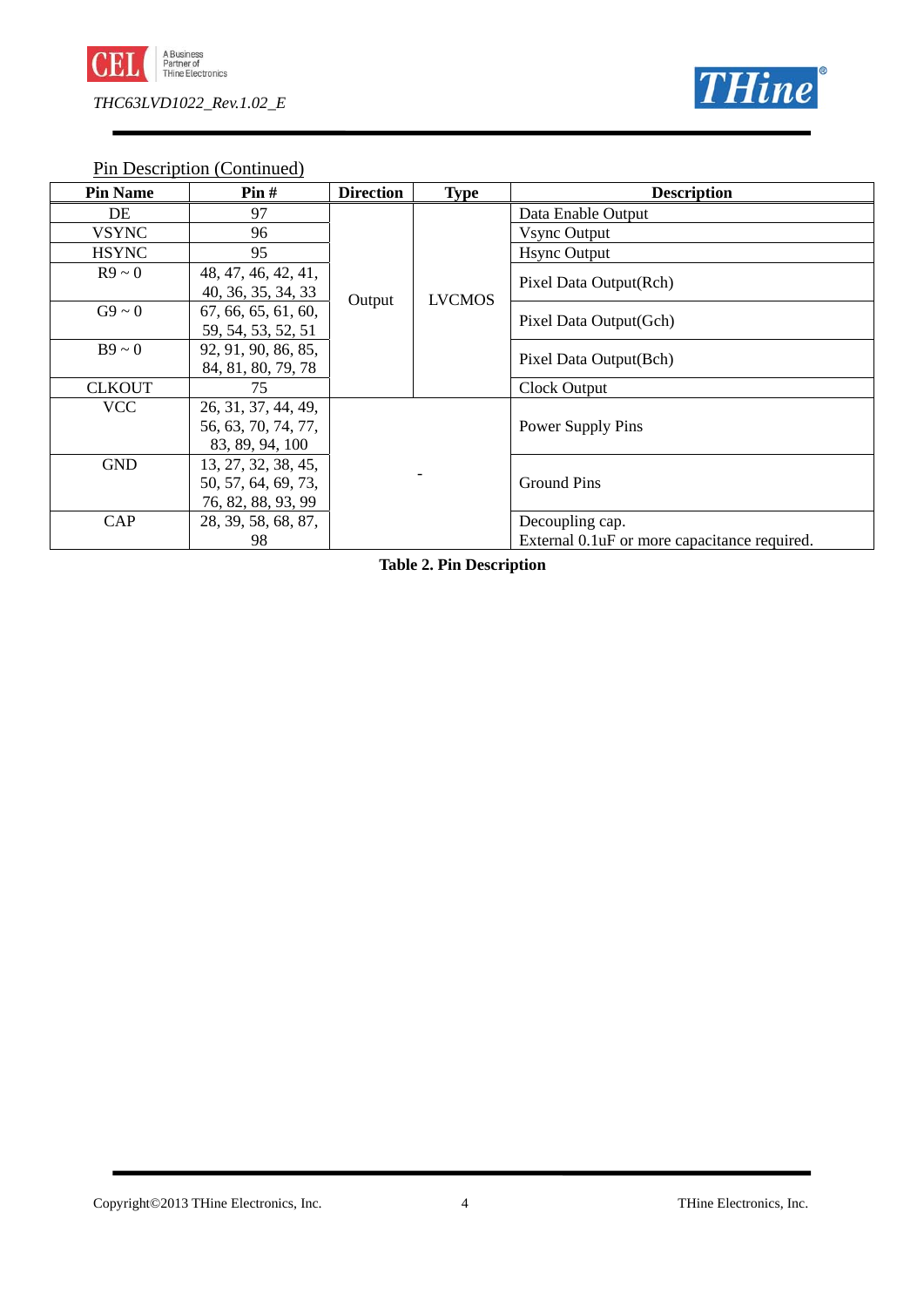



## Absolute Maximum Ratings

| Parameter                       | Min                      | Max         | Unit           |
|---------------------------------|--------------------------|-------------|----------------|
| Supply Voltage (VCC)            | $-0.3$                   | $+4.0$      |                |
| <b>LVCMOS/TTL Input Voltage</b> | $-0.3$                   | $VCC + 0.3$ |                |
| LVDS Input Pin                  | $-0.3$                   | $VCC + 0.3$ |                |
| <b>Junction Temperature</b>     | $\overline{\phantom{0}}$ | $+125$      | $\circ$ $\cap$ |
| <b>Storage Temperature</b>      | -55                      | $+125$      | $\circ$        |

**Table 3. Absolute Maximum Rating**

## Recommended Operating Conditions

| Symbol                   | Parameter                            |                      | Min | T <sub>VD</sub> | Max   | Unit       |
|--------------------------|--------------------------------------|----------------------|-----|-----------------|-------|------------|
| $\overline{\phantom{0}}$ | All Supply Voltage                   |                      | 3.0 |                 |       |            |
| Ta                       | <b>Operating Ambient Temperature</b> |                      |     |                 | $+85$ | $\circ$    |
|                          |                                      | LVDS Input           | 20  |                 |       | <b>MHz</b> |
| $\overline{\phantom{0}}$ | Clock Frequency                      | <b>LVCMOS Output</b> |     |                 | 150   |            |

**Table 4. Recommended Operating Conditions**

"Absolute Maximum Ratings" are those valued beyond which the safety of the device can not be guaranteed. They are not meant to imply that the device should be operated at these limits. The tables of "Electrical Characteristics" specify conditions for device operation.

"Absolute Maximum Rating" values also include behavior of overshooting and undershooting.

## Equivalent LVDS Input Schematic Diagram



**Figure 3. LVDS Input Schematic Diagram**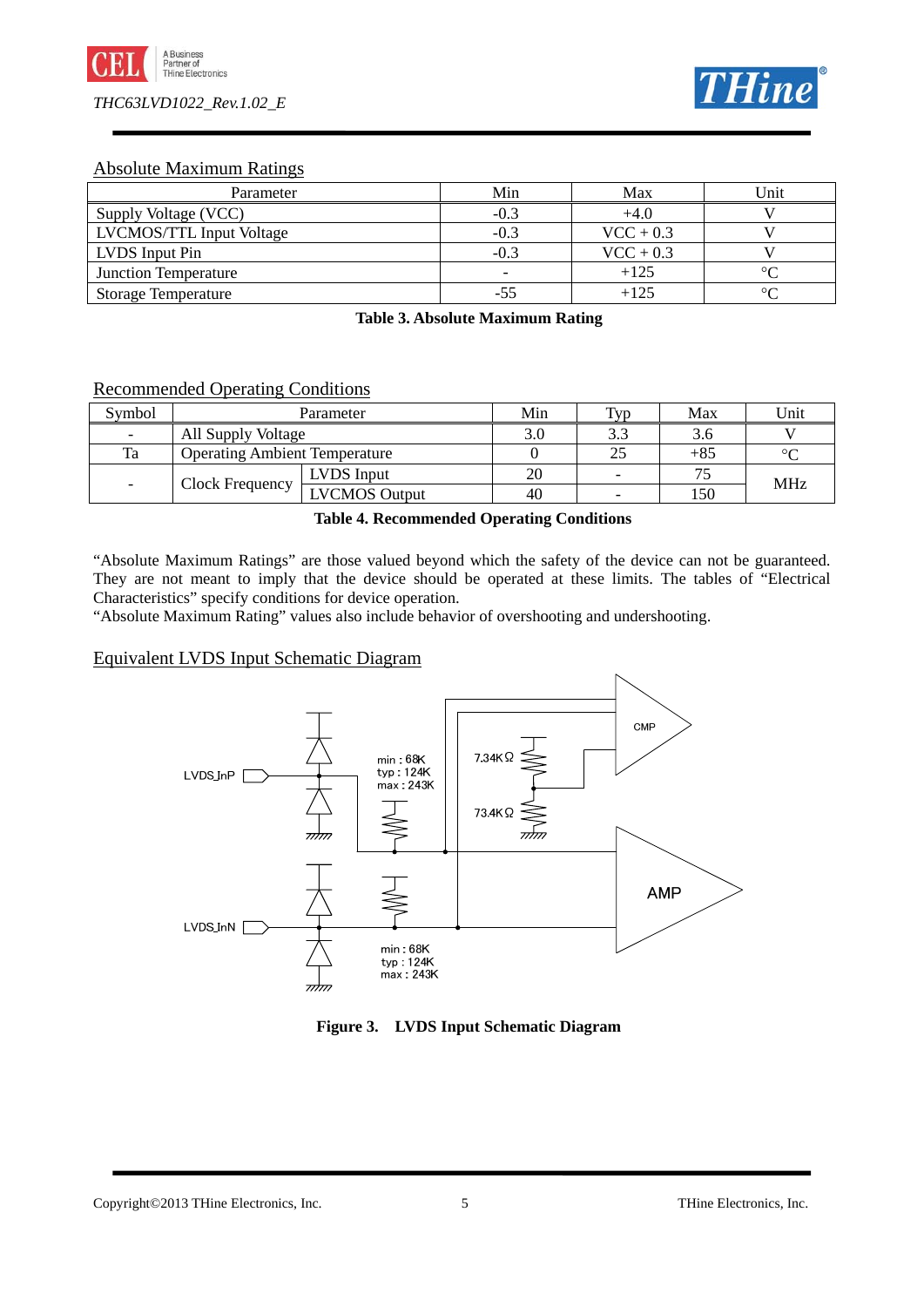



## Power Consumption

Over recommended operating supply and temperature range unless otherwise specified

| Symbol       | Parameter                                                                                | Conditions                          | $Typ^*$ | Max | Unit |
|--------------|------------------------------------------------------------------------------------------|-------------------------------------|---------|-----|------|
|              | <b>LVDS</b> Receiver<br><b>Operating Current</b><br>Gray Scale Pattern<br>(Fig.4)        | $RL=100\Omega$ , CL=5pF, RCLK=75MHz | 139     |     | mA   |
| <b>IRCCW</b> | <b>LVDS</b> Receiver<br><b>Operating Current</b><br><b>Worst Case Pattern</b><br>(Fig.5) | $RL=100\Omega$ , CL=5pF, RCLK=75MHz |         |     | mA   |

\* Typ values are at the conditions of VCC=3.3V and Ta =  $+25^{\circ}$ C

## **Table 5. Power Consumption**

## Grayscale Pattern



## **Figure 4. Grayscale Pattern**

#### Copyright©2013 THine Electronics, Inc. 6 THine Electronics, Inc.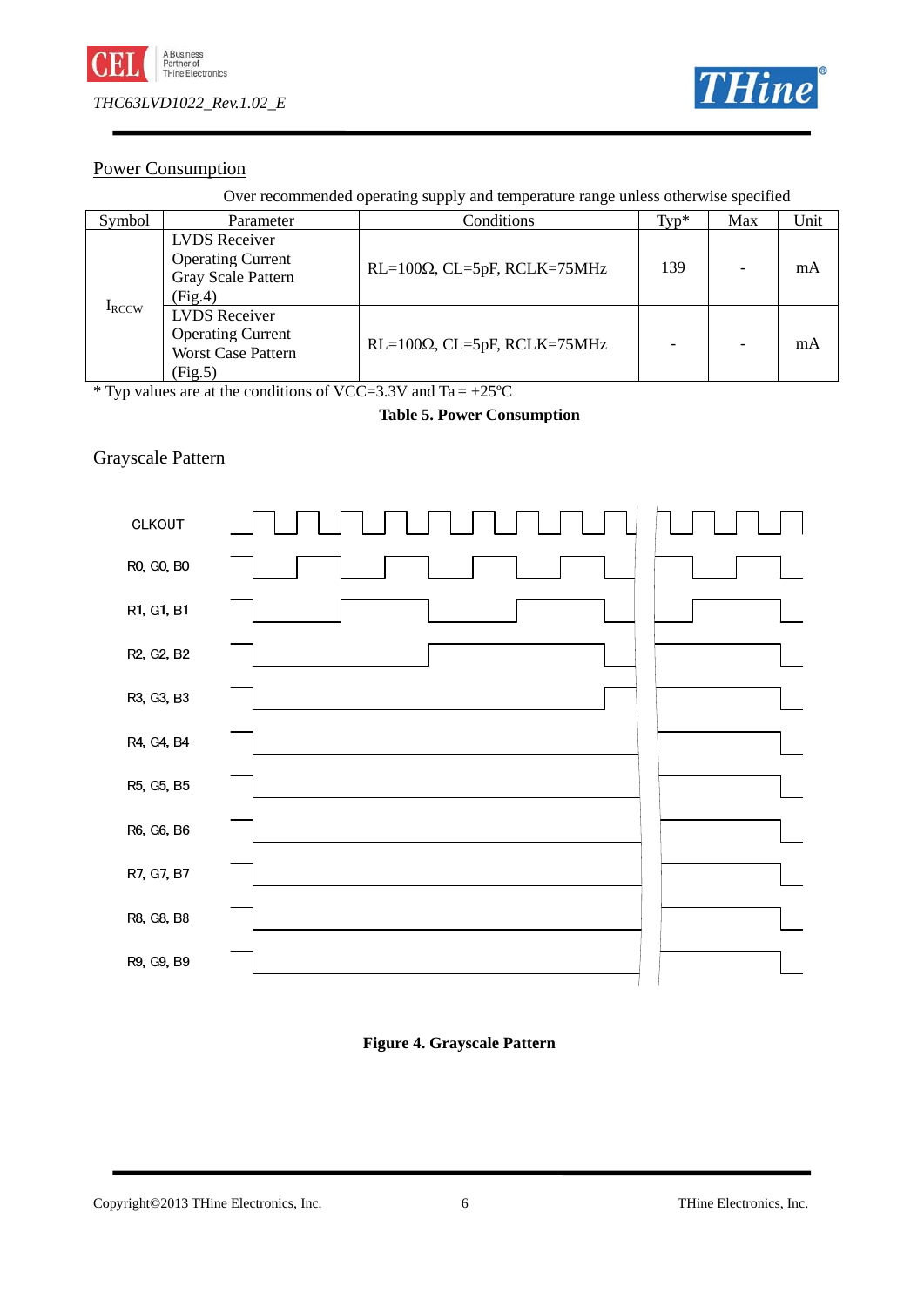





#### **Figure 5. Worst Case Pattern**

Electrical Characteristics

## **LVCMOS/TTL DC Specifications**

Over recommended operating supply and temperature range unless otherwise specified

| Symbol                             | Parameter                        | Conditions                                         | Min                      | $Typ^*$ | Max                      | Unit |
|------------------------------------|----------------------------------|----------------------------------------------------|--------------------------|---------|--------------------------|------|
| $V_{IH}$                           | <b>High Level Input Voltage</b>  | RS=VCC or GND                                      | 2.0                      |         | <b>VCC</b>               |      |
| $V_{IL}$                           | Low Level Input Voltage          | RS=VCC or GND                                      | <b>GND</b>               |         | 0.8                      |      |
| VOH                                | <b>High Level Output Voltage</b> | $I_{OH} = 12mA(Data), 16mA(Clk)$                   | 2.4                      |         | $\overline{\phantom{0}}$ |      |
| <b>VOL</b>                         | Low Level Output Voltage         | $I_{OH} = 12mA(Data), 16mA(Clk)$                   | $\overline{\phantom{0}}$ |         | 0.4                      |      |
| $\rm I_{IL}$                       | <b>Input Leakage Current</b>     |                                                    |                          |         | $\pm 1$                  | μA   |
| $P_D$                              | <b>Power Dissipation</b>         |                                                    |                          | 0.46    |                          | W    |
| $\sim$ $\sim$ $\sim$ $\sim$ $\sim$ |                                  | $0.7700$ $0.077$<br>$\sim$<br>$\sim$ $\sim$ $\sim$ |                          |         |                          |      |

\* Typ values are at the conditions of VCC=3.3V and Ta =  $+25^{\circ}$ C

**Table 6. LVCMOS/TTL DC Specifications**

## **LVDS Receiver DC Specifications**

|                 | Over recommended operating supply and temperature range unless otherwise specified |                        |        |          |                          |      |  |
|-----------------|------------------------------------------------------------------------------------|------------------------|--------|----------|--------------------------|------|--|
| Symbol          | Parameter                                                                          | Conditions             | Min    | $Tv p^*$ | Max                      | Unit |  |
| $\rm V_{IC}$    | Differential Input Common Voltage                                                  |                        | 0.6    | 1.2      | 1.8                      |      |  |
| $ V_{ID} $      | Differential Voltage                                                               |                        | 100    |          | 600                      | mV   |  |
| $V_{TH}$        | Differential Input High Threshold                                                  | $V_{\rm IC} = 1.2V$    |        |          | 100                      | mV   |  |
| $V_{TL}$        | Differential Input Low Threshold                                                   | $V_{\text{IC}} = 1.2V$ | $-100$ |          | $\overline{\phantom{0}}$ | mV   |  |
| <b>I</b> INLVDS | <b>LVDS</b> Input Current                                                          |                        |        |          | $\pm 20$                 | μA   |  |

\*Typ values are at the conditions of VCC=3.3V and Ta =  $+25^{\circ}$ C

**Table 7. LVDS Receiver DC Specifications**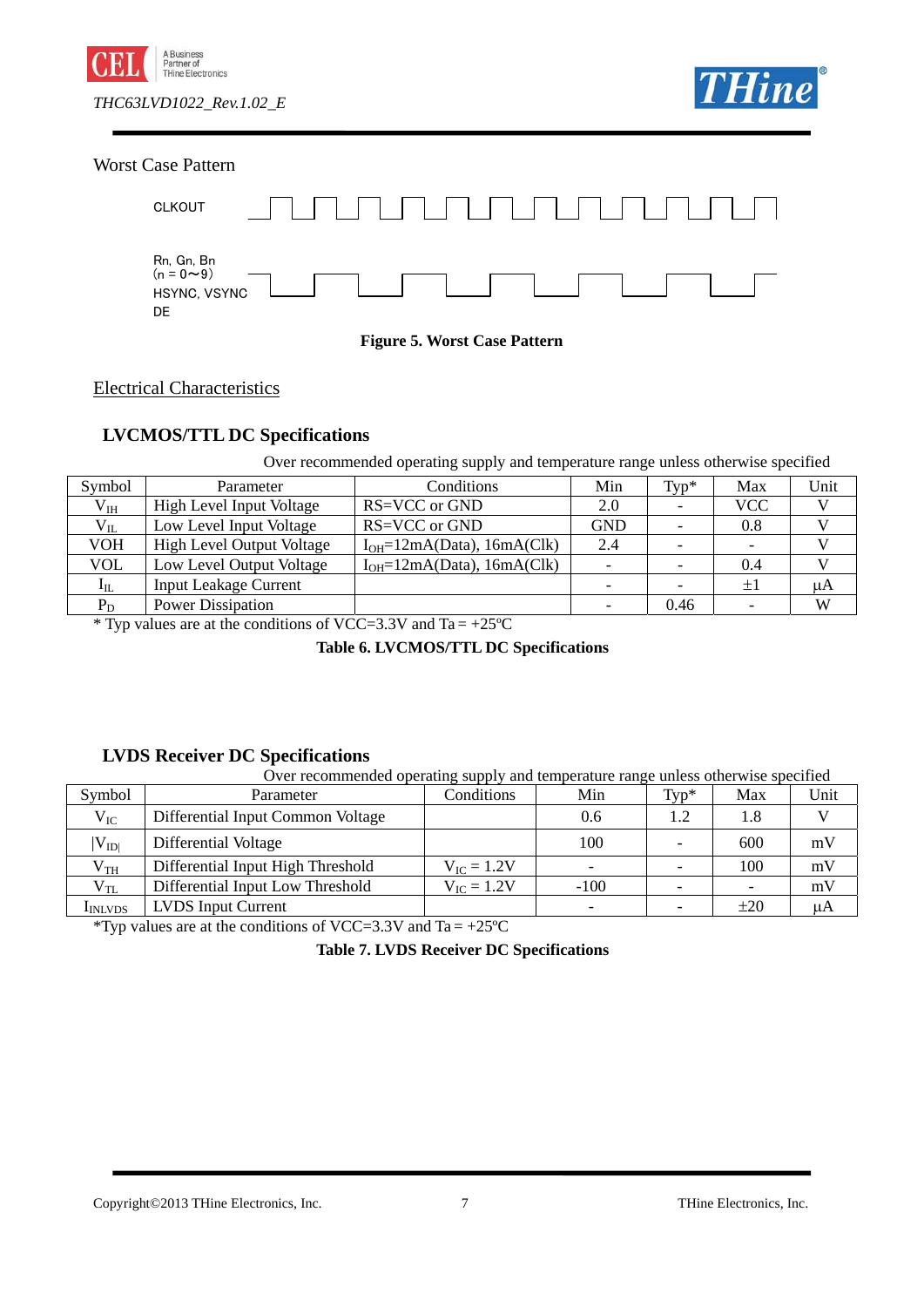



## **LVCMOS/TTL & LVDS Receiver AC Specifications**

Over recommended operating supply and temperature range unless otherwise specified

| Symbol         |                                   | Parameter               | Min                             | Typ                 | Max                   | Unit |  |
|----------------|-----------------------------------|-------------------------|---------------------------------|---------------------|-----------------------|------|--|
|                | <b>CLK</b> Period                 | RCLK1/2                 | 13.3                            |                     | 50                    |      |  |
| $t_{RCP}$      |                                   | <b>CLKOUT</b>           | 6.6                             |                     | 25                    | ns   |  |
| $t_{RCH}$      |                                   | <b>CLKOUT</b> High Time |                                 | $4/7$ $T_{RCP}$     | $5/7$ $T_{RCP}$       | ns   |  |
| $t_{RCL}$      | <b>CLKOUT Low Time</b>            |                         | $5/7$ $T_{R\underline{CP}}$     | $3/7$ $T_{RCP}$     | $2/7$ $T_{RCP}$       | ns   |  |
| $t_{\rm DOUT}$ | <b>LVCMOS Data OUT Period</b>     |                         | 6.6                             |                     | 25                    | ns   |  |
| $t_{RS}$       | LVCMOS Data Setup to CLKOUT       |                         | 2.0                             | -                   | 4.6                   | ns   |  |
| $t_{RH}$       | <b>LVCMOS Data Hold to CLKOUT</b> |                         | 2.0                             | -                   | 4.6                   | ns   |  |
| $t_{\rm SK}$   | <b>Receiver Skew Margin</b>       |                         | $-400$                          |                     | 400                   | ps   |  |
| $t_{\rm RIP1}$ | <b>Input Data Position0</b>       |                         | $-$ t <sub>SK</sub>             | $\Omega$            | $+$ t <sub>SK</sub>   | ns   |  |
| $t_{\rm RIP0}$ | <b>Input Data Position1</b>       |                         | $t_{RCIP}$ /7- $t_{SK}$         | $t_{\text{RCIP}}/7$ | $t_{RCIP}/7+ t_{SK}$  | ns   |  |
| $t_{\rm RIP6}$ | <b>Input Data Position2</b>       |                         | $2t_{RCIP}/7$ - t <sub>SK</sub> | $2t_{RCIP}/7$       | $2t_{RCIP}/7+ t_{SK}$ | ns   |  |
| $t_{\rm RIPS}$ | <b>Input Data Position3</b>       |                         | $3t_{RCIP}/7$ - t <sub>SK</sub> | $3t_{RCIP}/7$       | $3t_{RCIP}/7+ t_{SK}$ | ns   |  |
| $t_{\rm RIP4}$ | <b>Input Data Position4</b>       |                         | $4t_{RCIP}/7$ - t <sub>SK</sub> | $4t_{RCIP}/7$       | $4t_{RCIP}/7+ t_{SK}$ | ns   |  |
| $t_{\rm RIP3}$ | <b>Input Data Position5</b>       |                         | $5t_{RCIP}/7$ - t <sub>SK</sub> | $5t_{RCIP}/7$       | $5t_{RCIP}/7+ t_{SK}$ | ns   |  |
| $t_{\rm RIP2}$ | <b>Input Data Position6</b>       |                         | $6t_{RCIP}/7$ - t <sub>SK</sub> | $6t_{RCIP}/7$       | $6t_{RCIP}/7+ t_{SK}$ | ns   |  |
| $t_{RPLL}$     | Phase Lock Loop Set               |                         |                                 |                     |                       | ms   |  |

\* Typ values are at the conditions of VCC=3.3V and Ta =  $+25^{\circ}$ C

**Table 8. LVCMOS/TTL & LVDS Receiver AC Specifications**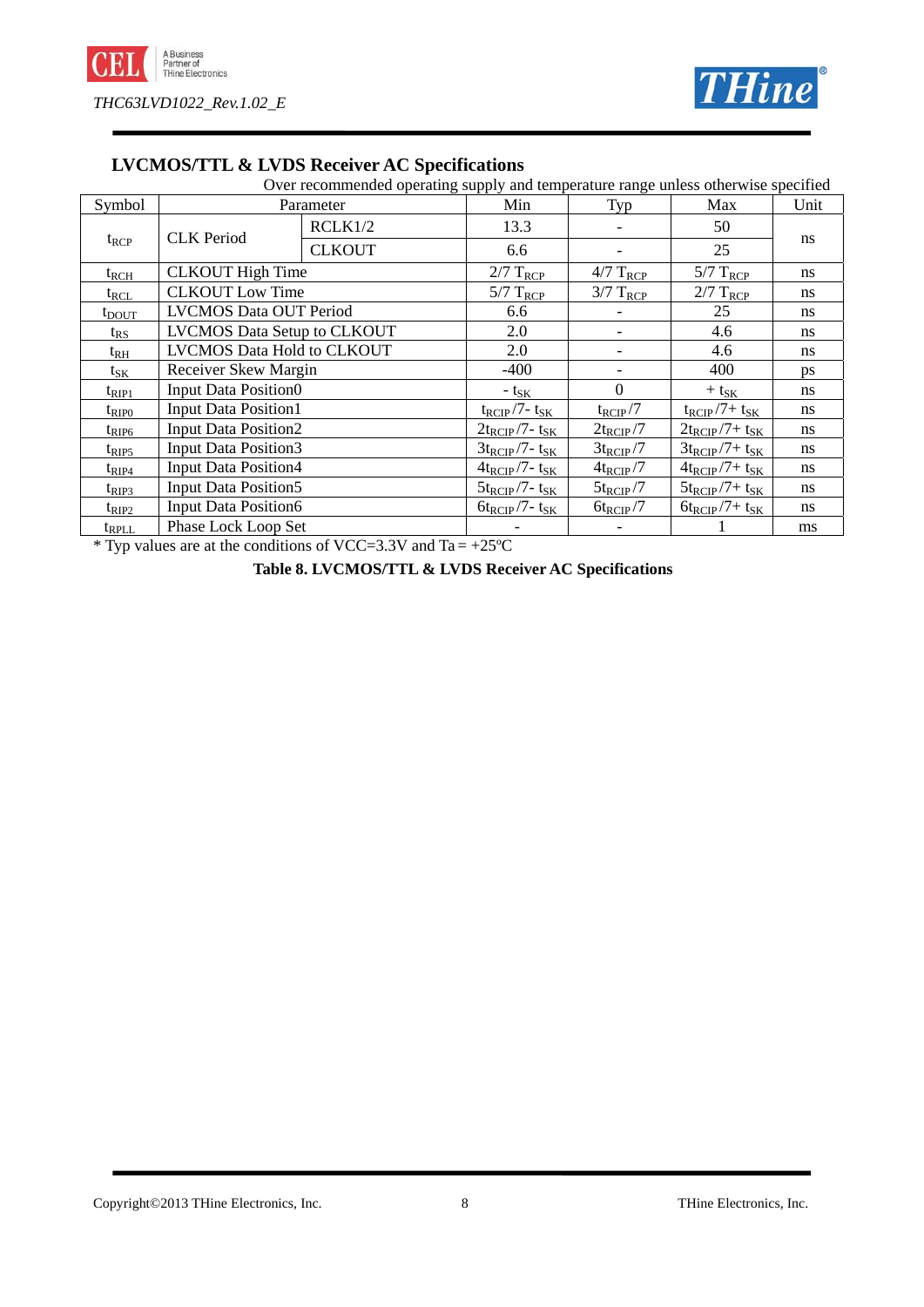



## AC Timing Diagrams

## LVCMOS Output







**Figure 7. CLKOUT Period, High/Low Time, Setup/Hold Timing** 

Copyright©2013 THine Electronics, Inc. 9 THine Electronics, Inc.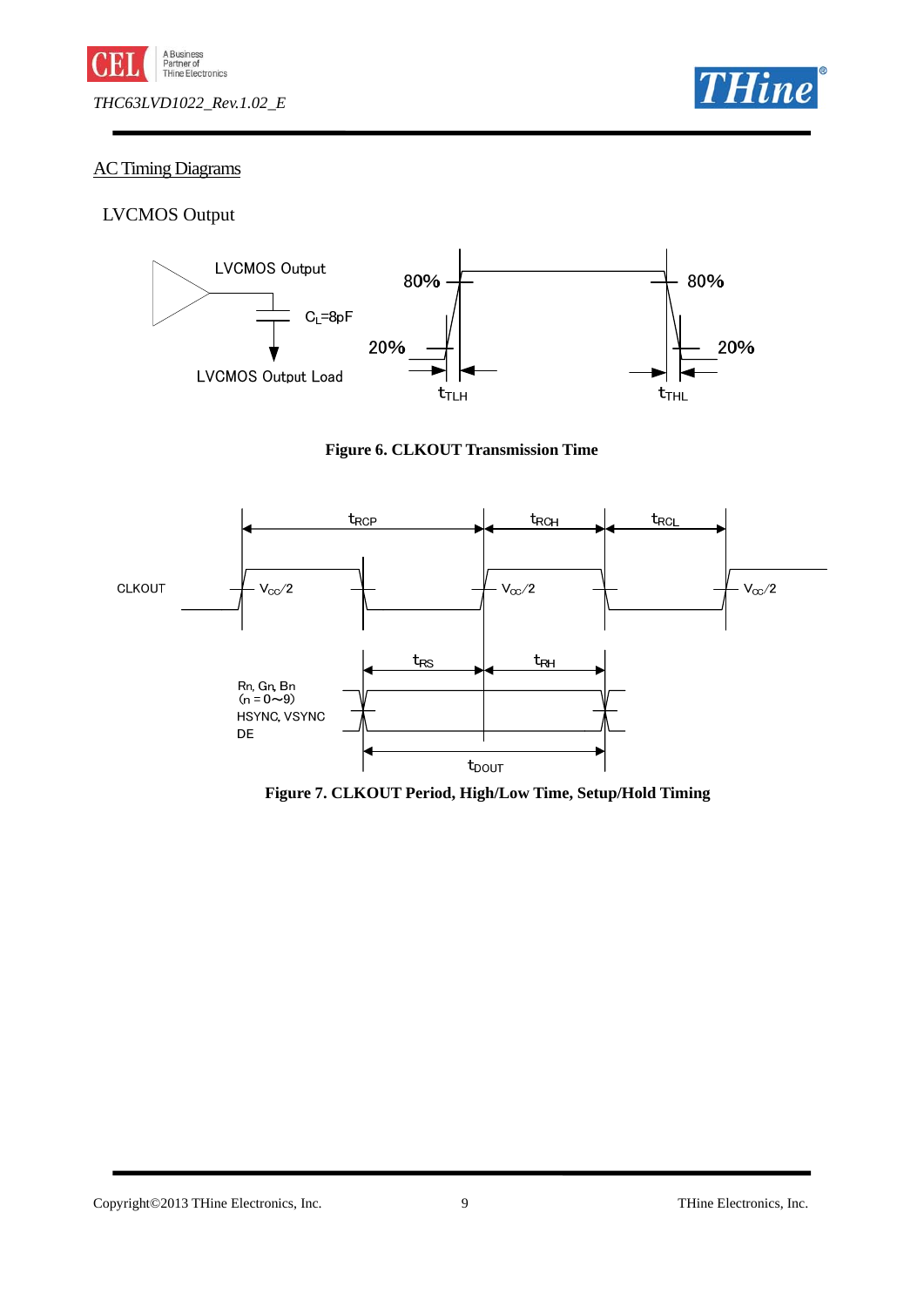





**Figure 8. LVDS Input Data Position** 

Phase Lock Loop Set Time



**Figure 9. PLL Lock Set Time** 

#### Copyright©2013 THine Electronics, Inc. 10 THine Electronics, Inc.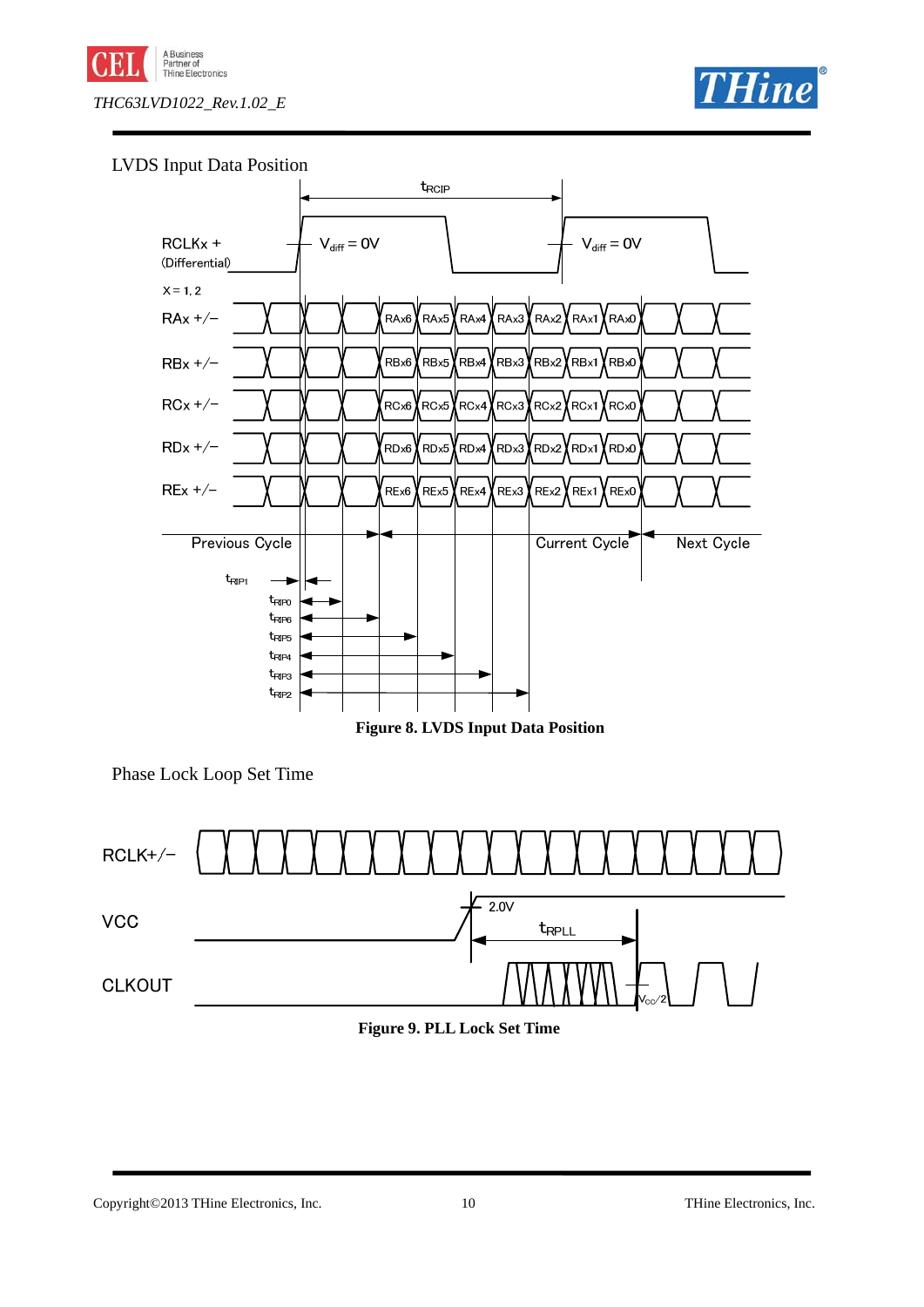



## LVDS Data Timing Diagram



**Figure 10. LVDS Data Timing Diagram** 

| LVDS Input Data Mapping (MLSB=High, MAP[2:0]=High) |                          |                           |                   |  |  |
|----------------------------------------------------|--------------------------|---------------------------|-------------------|--|--|
| <b>LVDS</b>                                        |                          | <b>LVDS</b>               |                   |  |  |
| <b>Input Data</b>                                  | $1st$ pix data           | <b>Input Data</b>         | $2^{nd}$ pix data |  |  |
| $(1st$ Pixel Data)                                 |                          | $(2nd \text{pixel Data})$ |                   |  |  |
| <b>RA10</b>                                        | R4(n)                    | <b>RA20</b>               | $R4(n+1)$         |  |  |
| <b>RA11</b>                                        | R5(n)                    | <b>RA21</b>               | $R5(n+1)$         |  |  |
| <b>RA12</b>                                        | R6(n)                    | <b>RA22</b>               | $R6(n+1)$         |  |  |
| <b>RA13</b>                                        | R7(n)                    | <b>RA23</b>               | $R7(n+1)$         |  |  |
| <b>RA14</b>                                        | R8(n)                    | <b>RA24</b>               | $R8(n+1)$         |  |  |
| <b>RA15</b>                                        | R9(n)                    | <b>RA25</b>               | $R9(n+1)$         |  |  |
| <b>RA16</b>                                        | G4(n)                    | <b>RA26</b>               | $G4(n+1)$         |  |  |
| <b>RB10</b>                                        | G5(n)                    | <b>RB20</b>               | $G5(n+1)$         |  |  |
| <b>RB11</b>                                        | G6(n)                    | <b>RB21</b>               | $G6(n+1)$         |  |  |
| <b>RB12</b>                                        | G7(n)                    | <b>RB22</b>               | $G7(n+1)$         |  |  |
| <b>RB13</b>                                        | G8(n)                    | <b>RB23</b>               | $G8(n+1)$         |  |  |
| <b>RB14</b>                                        | G9(n)                    | <b>RB24</b>               | $G9(n+1)$         |  |  |
| <b>RB15</b>                                        | B4(n)                    | <b>RB25</b>               | $B4(n+1)$         |  |  |
| <b>RB16</b>                                        | B5(n)                    | <b>RB26</b>               | $B5(n+1)$         |  |  |
| RC10                                               | B6(n)                    | RC20                      | $B6(n+1)$         |  |  |
| RC11                                               | B7(n)                    | RC21                      | $B7(n+1)$         |  |  |
| RC12                                               | B8(n)                    | RC22                      | $B8(n+1)$         |  |  |
| RC13                                               | B9(n)                    | RC23                      | $B9(n+1)$         |  |  |
| RC14                                               | <b>HSYNC</b>             | RC24                      |                   |  |  |
| RC15                                               | <b>VSYNC</b>             | RC25                      |                   |  |  |
| <b>RC16</b>                                        | DE                       | <b>RC26</b>               |                   |  |  |
| <b>RD10</b>                                        | R2(n)                    | <b>RD20</b>               | $R2(n+1)$         |  |  |
| RD11                                               | R3(n)                    | <b>RD21</b>               | $R3(n+1)$         |  |  |
| RD12                                               | G2(n)                    | <b>RD22</b>               | $G2(n+1)$         |  |  |
| RD13                                               | G3(n)                    | RD <sub>23</sub>          | $G3(n+1)$         |  |  |
| RD14                                               | B2(n)                    | RD <sub>24</sub>          | $B2(n+1)$         |  |  |
| RD15                                               | B3(n)                    | <b>RD25</b>               | $B3(n+1)$         |  |  |
| RD16                                               | $\overline{\phantom{a}}$ | <b>RD26</b>               |                   |  |  |
| <b>RE10</b>                                        | R0(n)                    | <b>RE20</b>               | $R0(n+1)$         |  |  |
| RE11                                               | R1(n)                    | <b>RE21</b>               | $R1(n+1)$         |  |  |
| <b>RE12</b>                                        | G0(n)                    | <b>RE22</b>               | $G0(n+1)$         |  |  |
| <b>RE13</b>                                        | G1(n)                    | <b>RE23</b>               | $G1(n+1)$         |  |  |
| <b>RE14</b>                                        | B0(n)                    | <b>RE24</b>               | $B0(n+1)$         |  |  |
| <b>RE15</b>                                        | B1(n)                    | <b>RE25</b>               | $B1(n+1)$         |  |  |
| <b>RE16</b>                                        | $\overline{\phantom{a}}$ | <b>RE26</b>               |                   |  |  |

**Table 9. LVDS Input Data Mapping**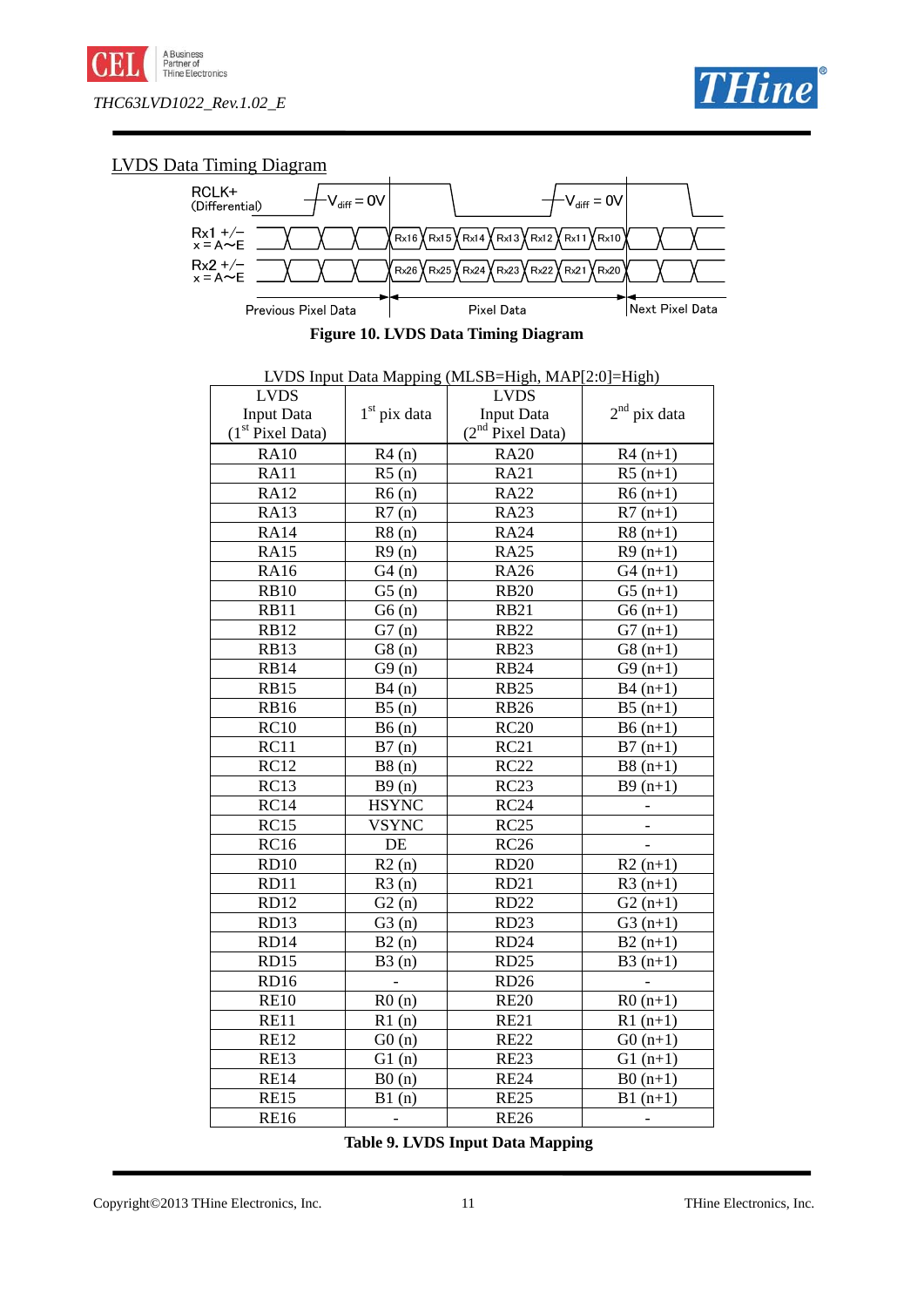



## **Output Disable Mode**

| Input Signal        | Normal Mode Setting | <b>Output Disable Mode Setting</b> |
|---------------------|---------------------|------------------------------------|
| ОE                  |                     |                                    |
| <b>TEST</b>         |                     |                                    |
| TEST <sub>2</sub>   |                     |                                    |
| MAP <sub>0</sub>    |                     |                                    |
| MAP <sub>1</sub>    |                     |                                    |
| MAP <sub>2</sub>    |                     |                                    |
| Other Input Signals |                     |                                    |

**Table 10. Output Disable Mode Setting**

| <b>Output Signal</b> | Normal Mode      | <b>Output Disable Mode</b> |
|----------------------|------------------|----------------------------|
| R9                   | Normal Operation |                            |
| Other Output Signals |                  | Hi-7                       |

**Table 11. Output Disable Mode Signal Definition**

Copyright©2013 THine Electronics, Inc. 12 THine Electronics, Inc.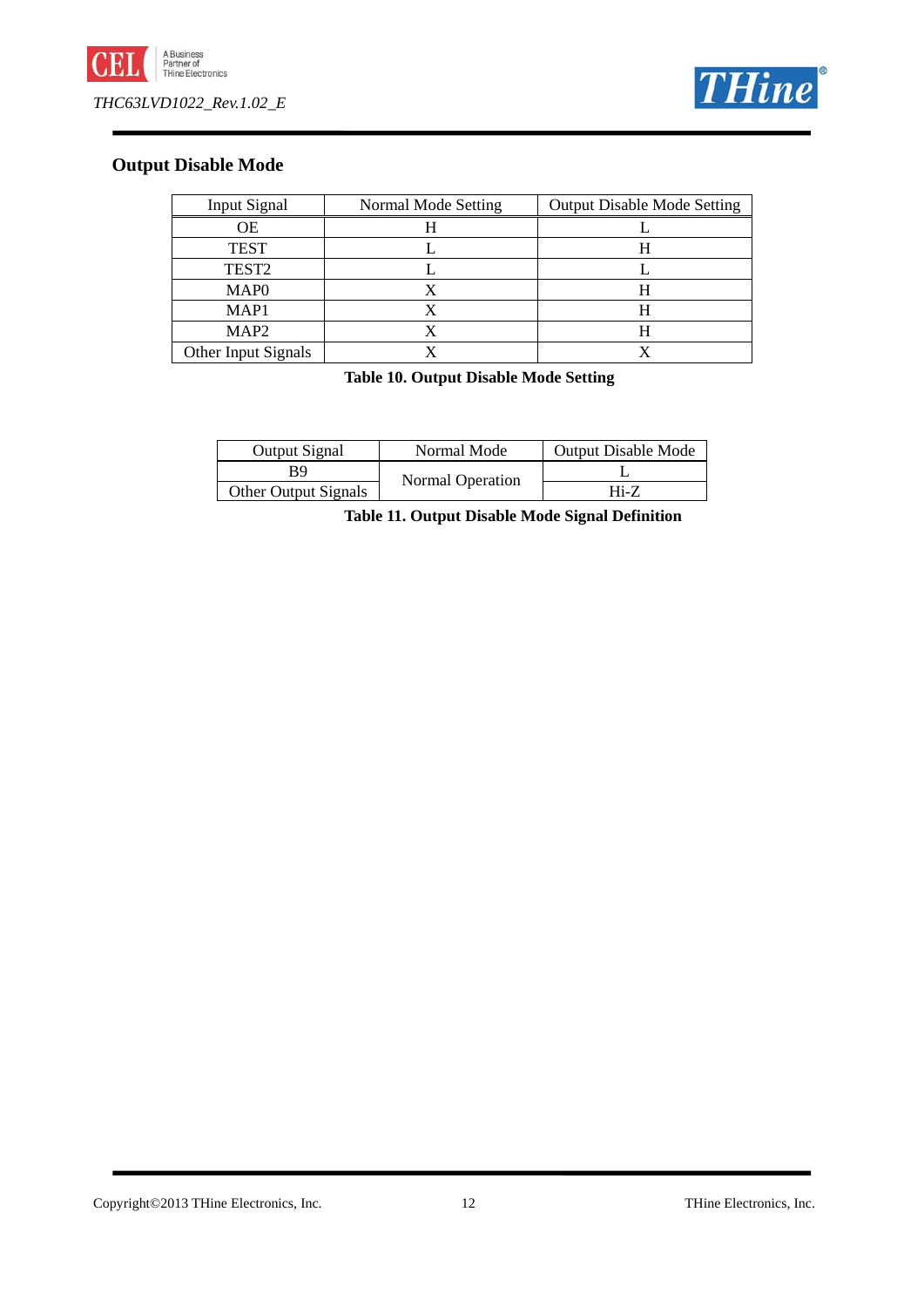



## Typical Connection



**Figure 11. Typical Connection Diagram**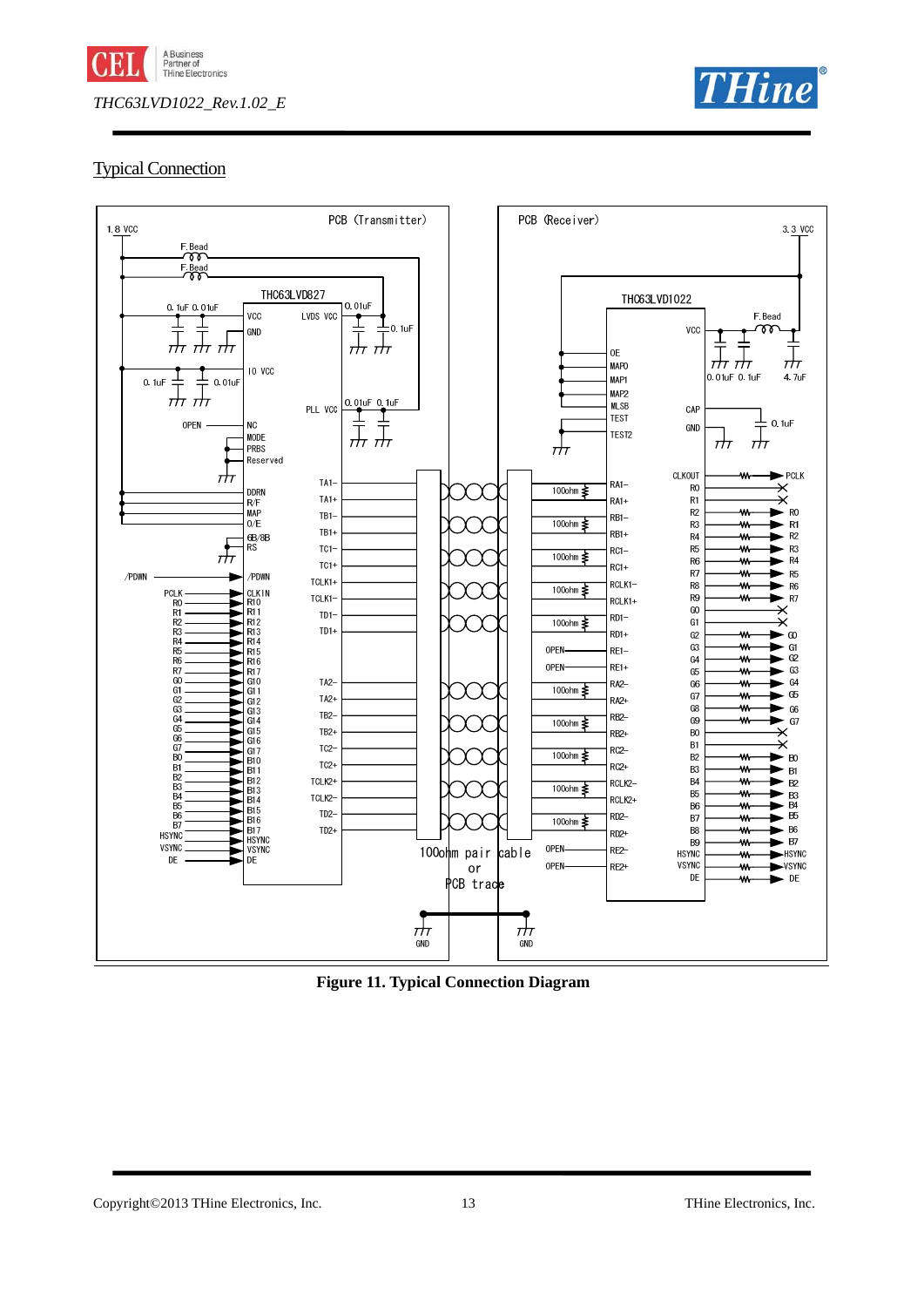



## **Notes**

1) Cable Connection and Disconnection

Do not connect and disconnect the LVDS cable, when the power is supplied to the system.

## 2) GND Connection

 Connect each GND of the PCB which THC63LVD1022 and LVDS-Tx on it. It is better for EMI reduction to place GND cable as close to LVDS cable as possible.

## 3) Multi Drop Connection

Multi drop connection is not recommended.



**Figure 12. Multi Drop Connection** 

#### 4) Asynchronous use

Asynchronous using such as following system is not recommended.





**Figure 13. Asynchronous Use** 

#### Copyright©2013 THine Electronics, Inc. 14 THine Electronics, Inc.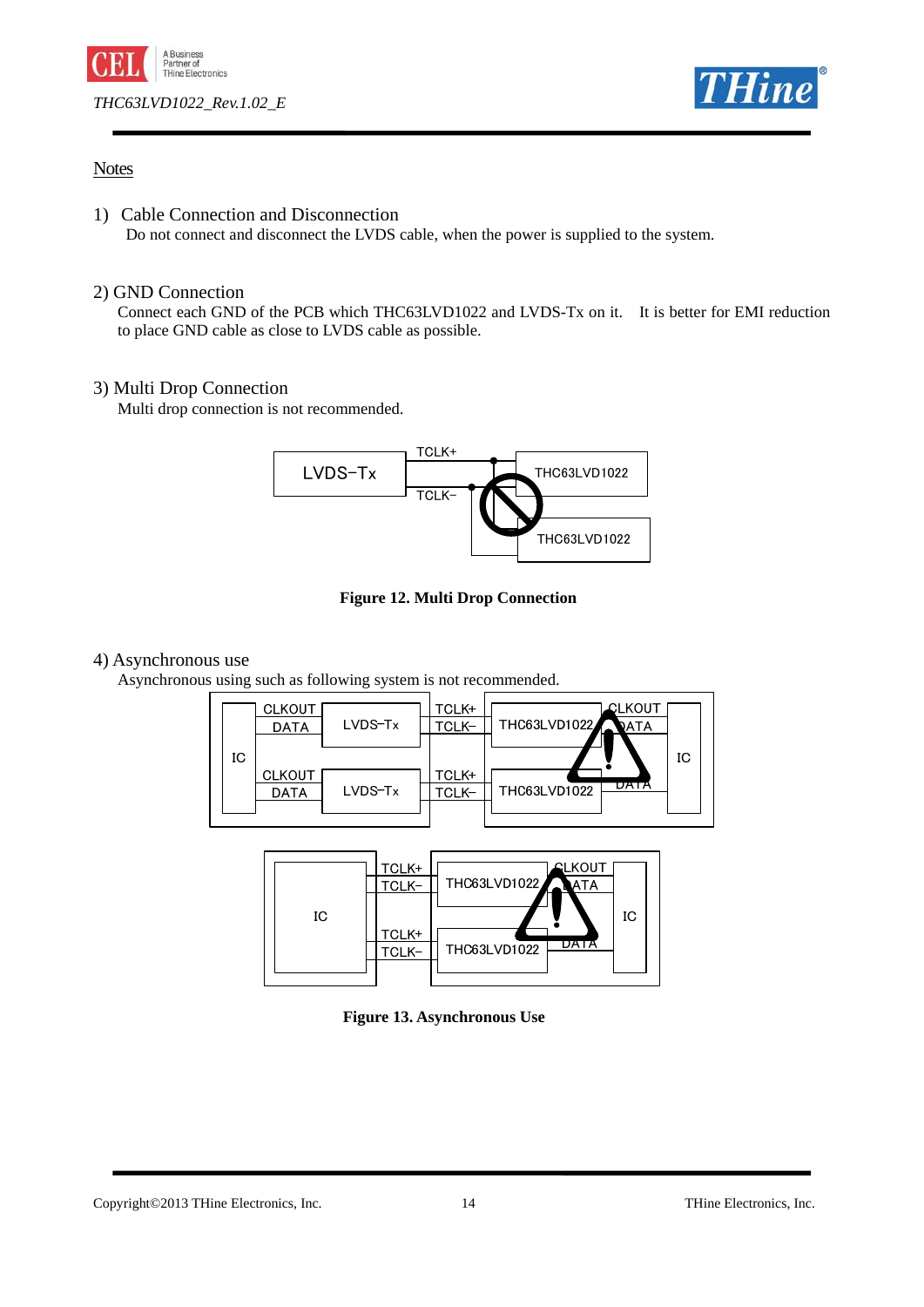



## Package



**Figure 14. Package Diagram** 

Copyright©2013 THine Electronics, Inc. 15 THine Electronics, Inc.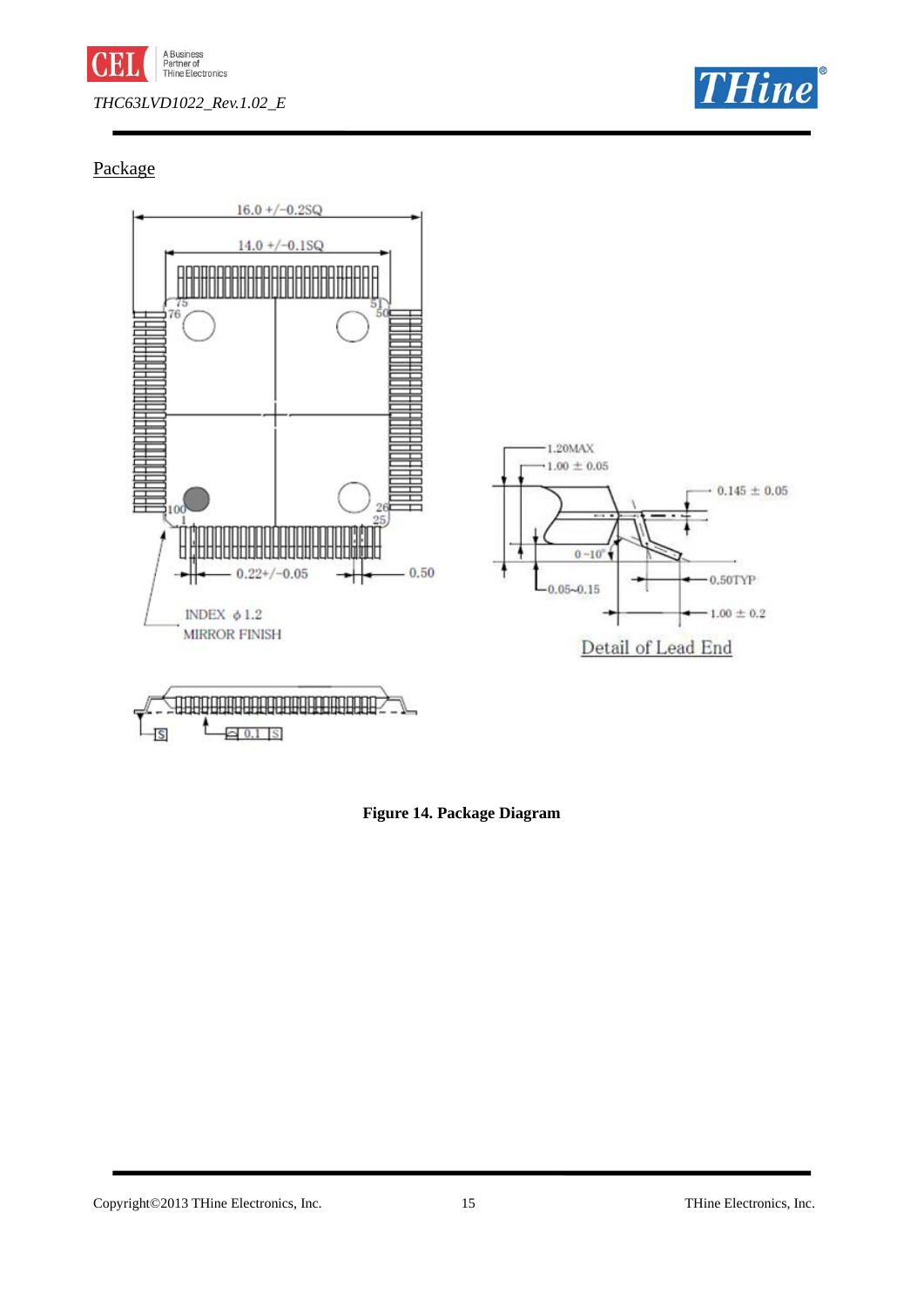



## Reference of Land Pattern



**Figure 15. Reference of Land Pattern** 

The recommendation mounting method of THine device is reflow soldering. The reference pattern is using the calculation result on condition of reflow soldering.

Notes

This land pattern design is a calculated value based on JEITA ET-7501.

Please take into consideration in an actual substrate design about enough the ease of mounting, the intensity of connection, the density of mounting, and the solder paste used, etc… The optimal land pattern size changes with these parameters. Please use the value shown by the land pattern as reference data.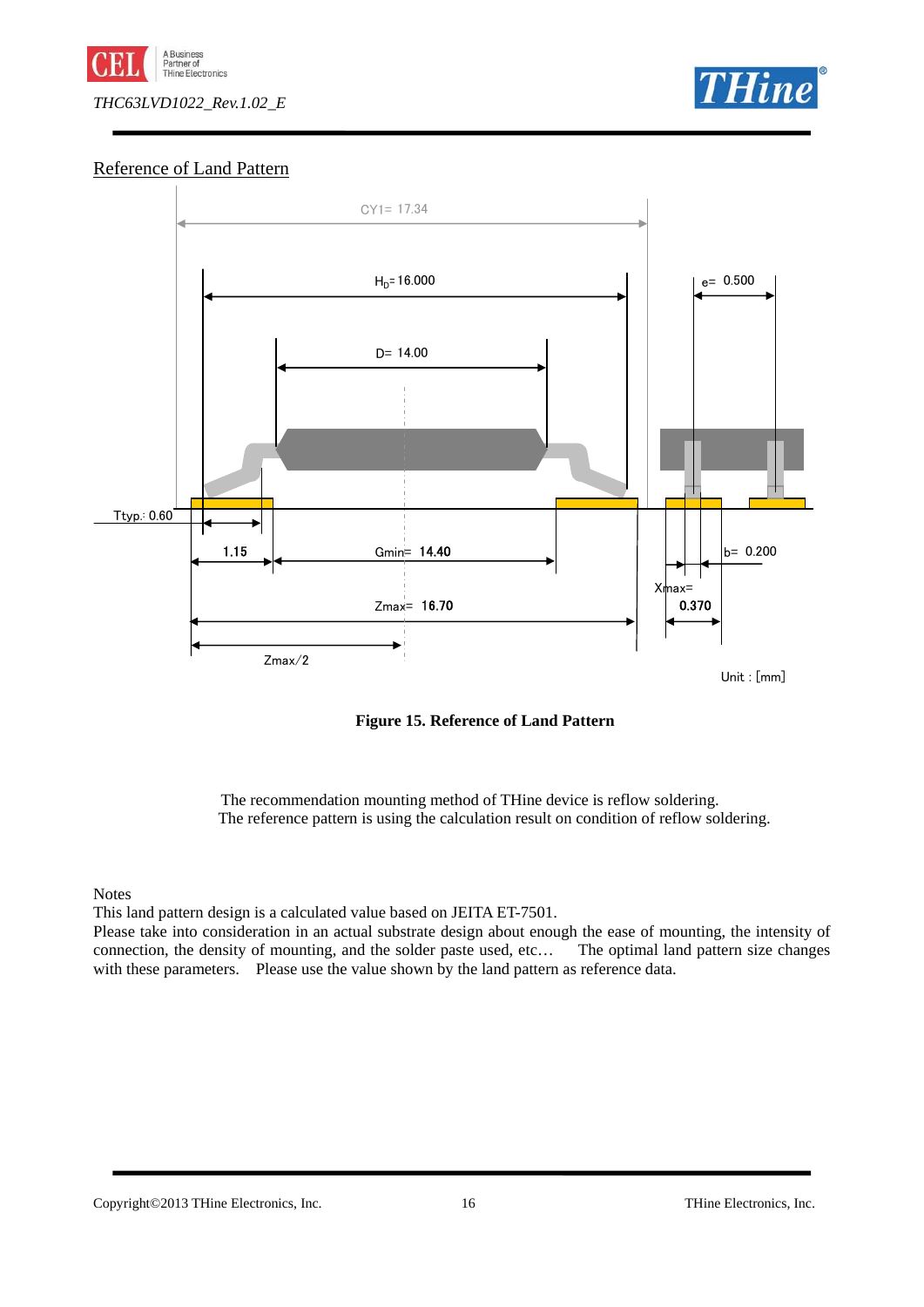



## **Notices and Requests**

- 1. The product specifications described in this material are subject to change without prior notice.
- 2. The circuit diagrams described in this material are examples of the application which may not always apply to the customer's design. We are not responsible for possible errors and omissions in this material. Please note if errors or omissions should be found in this material, we may not be able to correct them immediately.
- 3. This material contains our copyright, know-how or other proprietary. Copying or disclosing to third parties the contents of this material without our prior permission is prohibited.
- 4. Note that if infringement of any third party's industrial ownership should occur by using this product, we will be exempted from the responsibility unless it directly relates to the production process or functions of the product.
- 5. This product is presumed to be used for general electric equipment, not for the applications which require very high reliability (including medical equipment directly concerning people's life, aerospace equipment, or nuclear control equipment). Also, when using this product for the equipment concerned with the control and safety of the transportation means, the traffic signal equipment, or various Types of safety equipment, please do it after applying appropriate measures to the product.
- 6. Despite our utmost efforts to improve the quality and reliability of the product, faults will occur with a certain small probability, which is inevitable to a semi-conductor product. Therefore, you are encouraged to have sufficiently redundant or error preventive design applied to the use of the product so as not to have our product cause any social or public damage.
- 7. Please note that this product is not designed to be radiation-proof.
- 8. Customers are asked, if required, to judge by themselves if this product falls under the category of strategic goods under the Foreign Exchange and Foreign Trade Control Law.

*THine Electronics, Inc.* 

sales@thine.co.jp